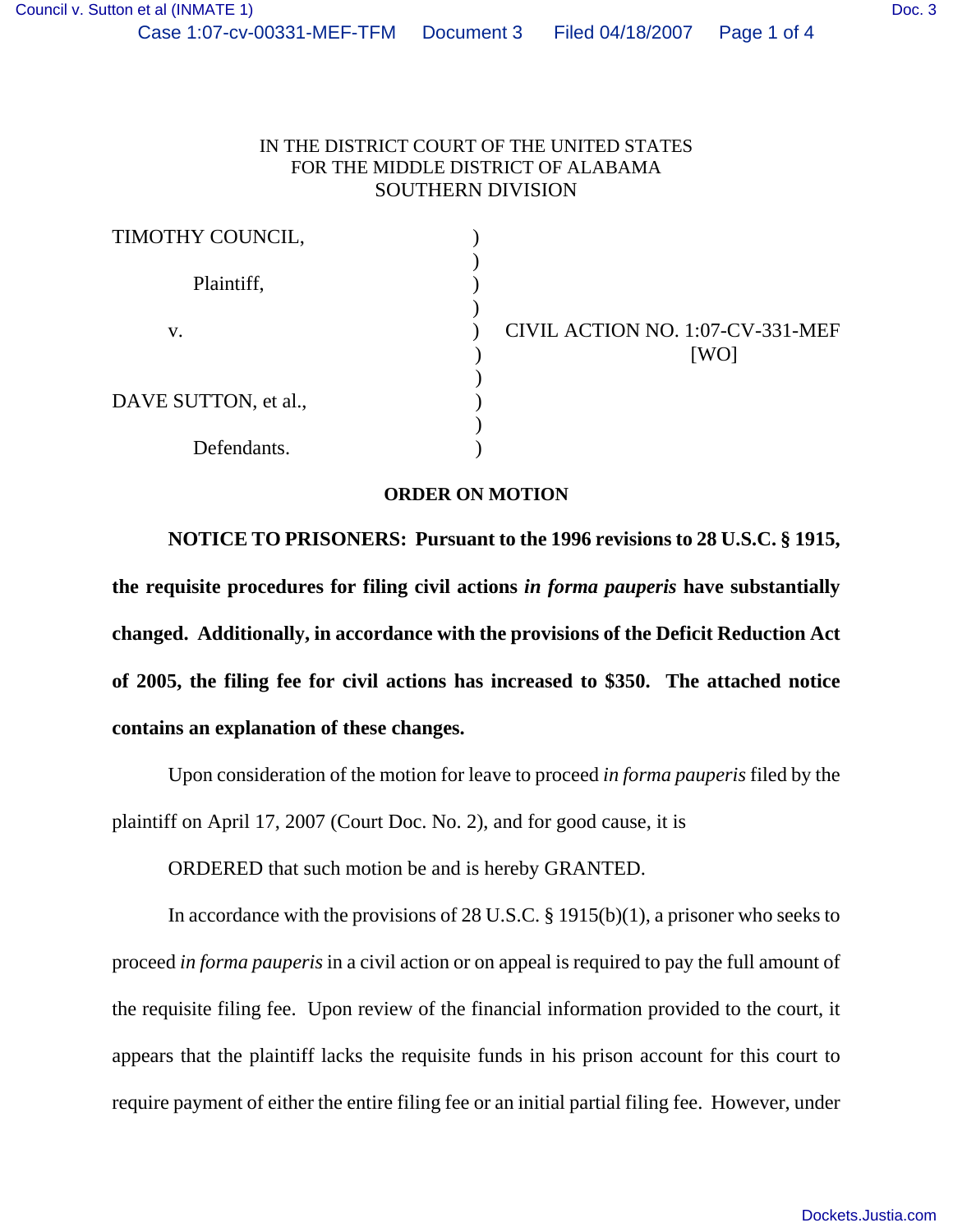the provisions of 28 U.S.C. § 1915(b)(1), this court must "assess and, when funds exist, collect" the \$350.00 filing fee from monies available to the plaintiff. In light of the foregoing and in accordance with the provisions of 28 U.S.C. § 1915(b)(2), it is further

## ORDERED that:

1. The plaintiff shall make monthly payments of 20 percent of each preceding month's income credited to his account as payments towards the \$350.00 filing fee.

2. Those persons having custody of the plaintiff shall forward the above described payments from the plaintiff's account to the clerk of this court each time the amount in the plaintiff's account exceeds \$10.00 until the \$350.00 filing fee is paid in full. *Id.* 

To aid the plaintiff and those persons having custody of the plaintiff in complying with the requirements of this order, the clerk is DIRECTED to furnish a copy of this order to the inmate account clerk at the Coffee County Jail.

The plaintiff is advised that if this case is dismissed for any reason he remains obligated to pay the \$350.00 filing fee. The filing fee will be collected from any funds which become available to the plaintiff and will be forwarded to this court by those persons having custody of the plaintiff pursuant to the directives contained in this order.

Additionally, the plaintiff is advised that if he files a notice of appeal he will likewise be required to pay the requisite appellate filing fee which is currently \$455.00. Thus, if at the time the plaintiff files a notice of appeal he has the necessary funds to pay the \$455.00 filing fee, he must submit such amount to the court with the notice of appeal. If the requisite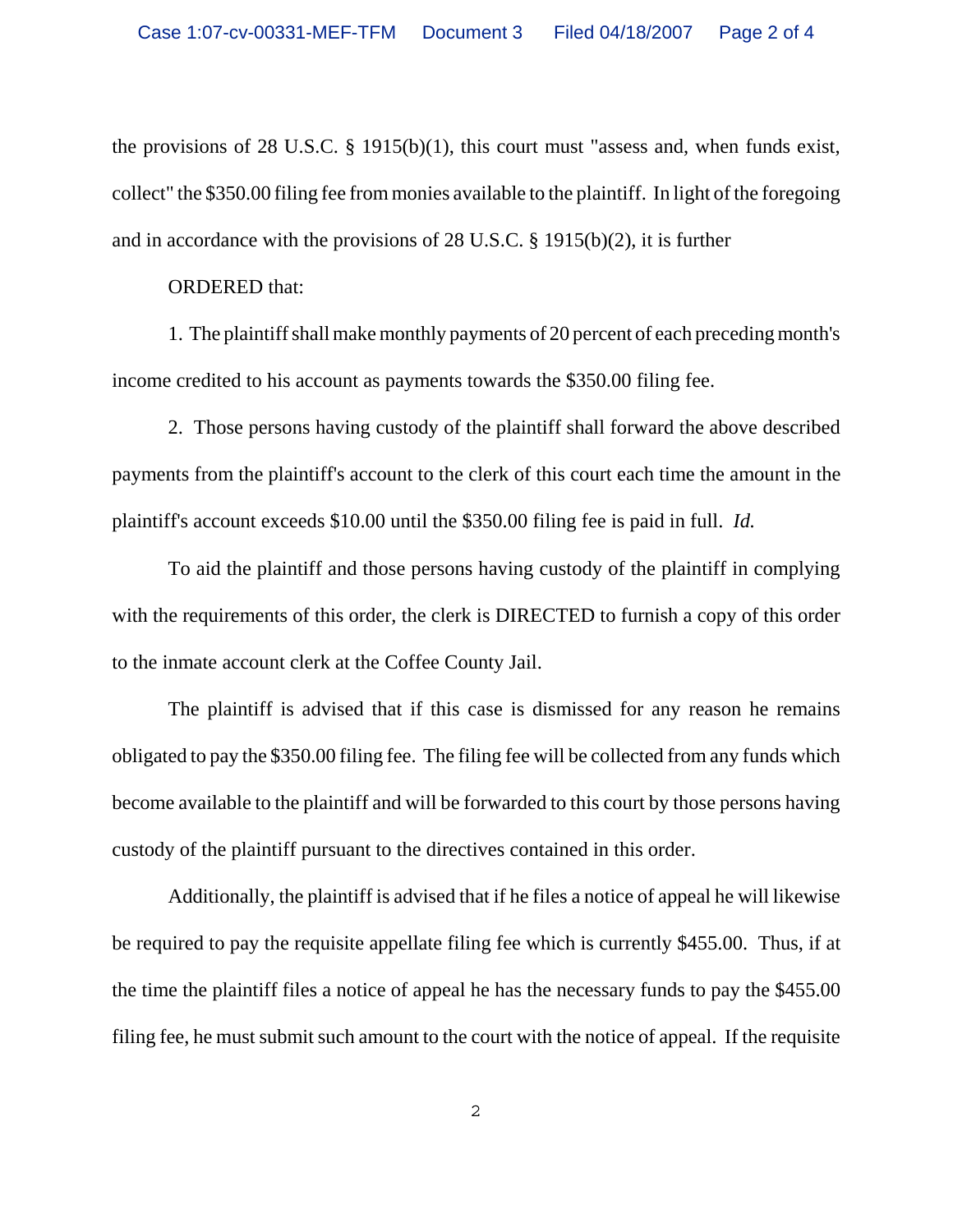funds are not available and the plaintiff seeks to proceed *in forma pauperis* on his appeal, he must complete an affidavit in support of such request and supply the court with a certified copy of his prison account statement for the 6-month period preceding the filing of the appeal. However, the plaintiff is informed that regardless of this court's determination on his *in forma pauperis* motion the entire appellate filing fee will be collected from those persons having custody of him from funds available in his prison account in a manner similar to that outlined in this order.

Done this 18th day of April, 2007.

 /s/ Terry F. Moorer TERRY F. MOORER UNITED STATES MAGISTRATE JUDGE